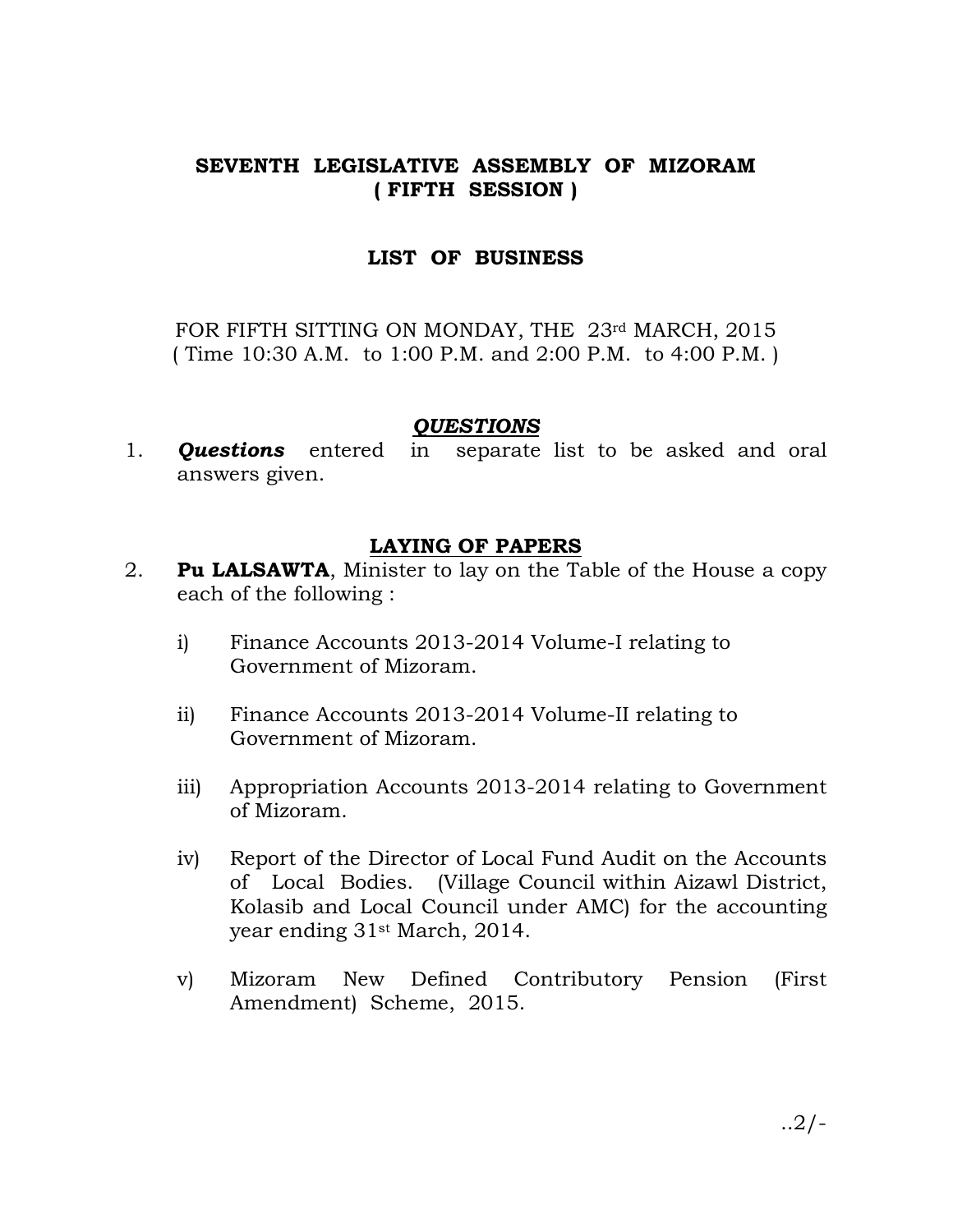#### PRESENTATION OF REPORTS

- 3. Pu LALRUATKIMA to present to the House the following Reports of Public Accounts Committee :
	- i) Second Report on the Report of CAG of India for the year 2009-2010 relating to Food, Civil Supplies & Consumer Affairs Department.
	- ii) Third Report on the Report of CAG of India for the year 2009-2010 relating to Industries Department (Geology & Mining Wing).
	- iii) Fourth Report on the Report of CAG of India for the year 2009-2010 relating to Public Works Department.

## FINANCIAL BUSINESS

## 4. DISCUSSION & VOTING ON SUPPLEMENTARY DEMANDS FOR 2014-2015, VOTE ON ACCOUNT AND ADDITIONAL GRANTS FOR REGULARIZATION OF THE EXCESS EXPENDITURE DURING 2010-2011 & 2011-2012.

- i) Discussion and Voting on Supplementary Demand for Grants for the year 2014-2015.
- ii) Discussion and Voting on Vote on Account (April-July, 2015).
- iii) Discussion and Voting on Additional Grants for Regularization of the Excess Expenditure during 2010-2011 & 2011-2012.